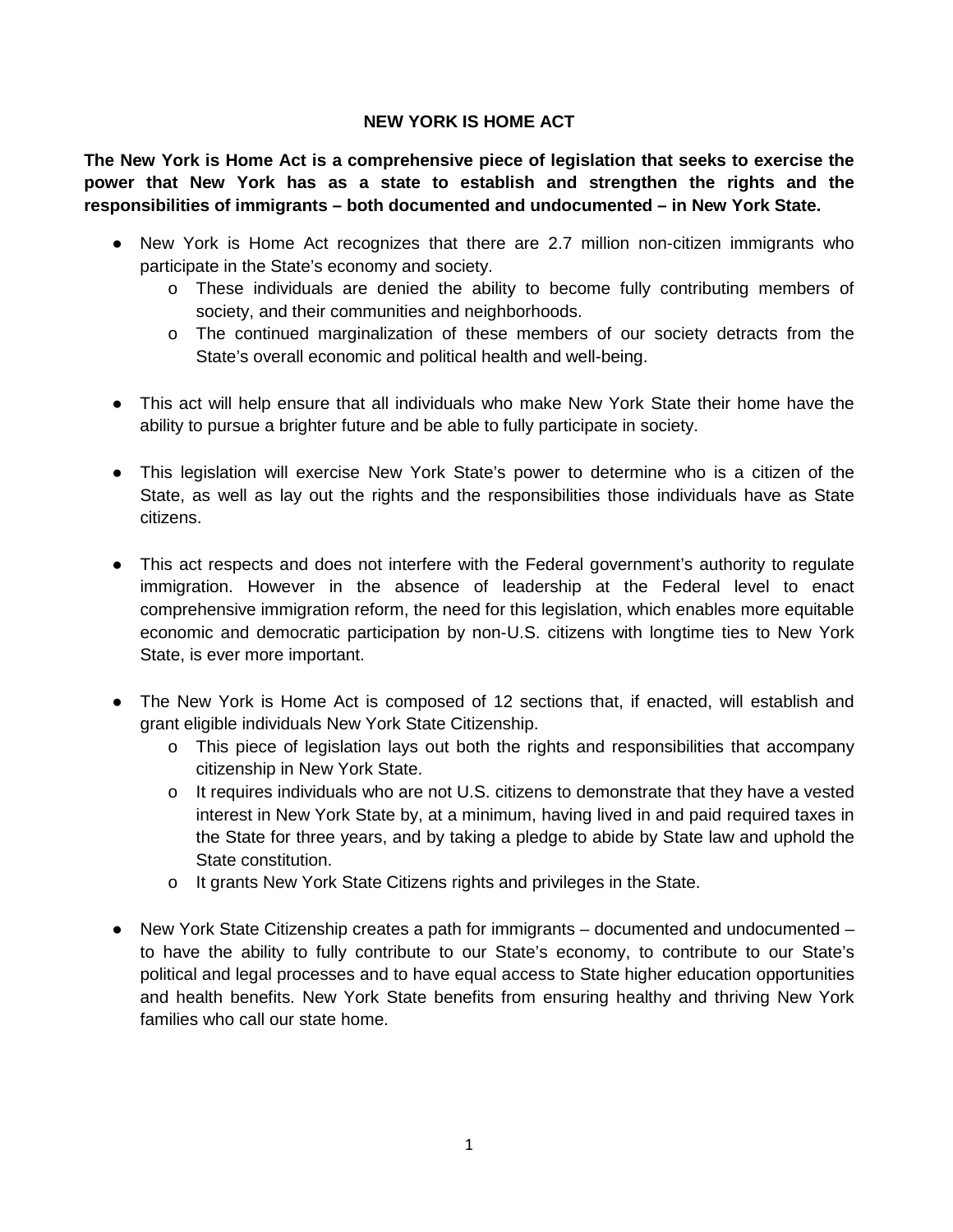## **New York is Home 12-Section Overview**

- (1) **New York is Home Act.** This is the act's short title.
- (2) **Eligibility Criteria.** Any person who meets the following five criteria can qualify to apply for New York State citizenship.
	- Can present proof of identity.
	- Has resided in New York State for at least 3 years.
	- Has paid required New York State taxes for at least 3 years.
	- Pledges to abide by New York laws and uphold the State Constitution.
	- Attests willingness to serve on New York juries and continue to pay state taxes.

New York State citizens shall be issued an identification card and number which they may use for identification purposes unless prohibited by federal law.

- (3) **Voting**. The New York is Home Act extends voting rights to all State Citizens.
	- State Citizens may vote in all State and local elections.
	- Localities *must* honor the voting rights of all State Citizens, and *may* extend voting rights to other New York State residents who are not State Citizens.
	- Voting is a fundamental right and responsibility in a democracy. The U.S. and New York State Constitutions permit the State to extend voting rights to non-U.S. citizens.
	- Voting by non-U.S. citizens has a long historical precedent in the U.S., having taken place throughout our nation's history. At the beginning of the 20th century, at least 22 states and territories permitted non-U.S. citizens to vote in local, state, and national elections. Arkansas was the last state to end voting by non-U.S. citizens in 1926. In modern times, localities such as Takoma Park, Maryland and even New York City have extended voting to non-U.S. citizens for certain elections.
- (4) **Public Officers.** The New York is Home Act extends the right to hold certain public offices to State Citizens.
	- State Citizens may hold civil office where permitted by the New York State Constitution.
	- Just as with voting, the principle of equal rights and equal responsibilities dictates that State Citizens should be able to serve the public.
- (5) **Confidentiality.** The New York is Home Act prohibits:
	- Retention of applicants' records after their applications for New York State Citizenship have been decided;
	- The sharing of documentation provided by individuals in the course of applying for New York State Citizenship;
	- Disclosure of any information that would identify an individual or group of individuals as State Citizens.
- (6) **Professional Licenses.** The New York is Home Act amends the law to ease access to professional licenses for New York State Citizens by: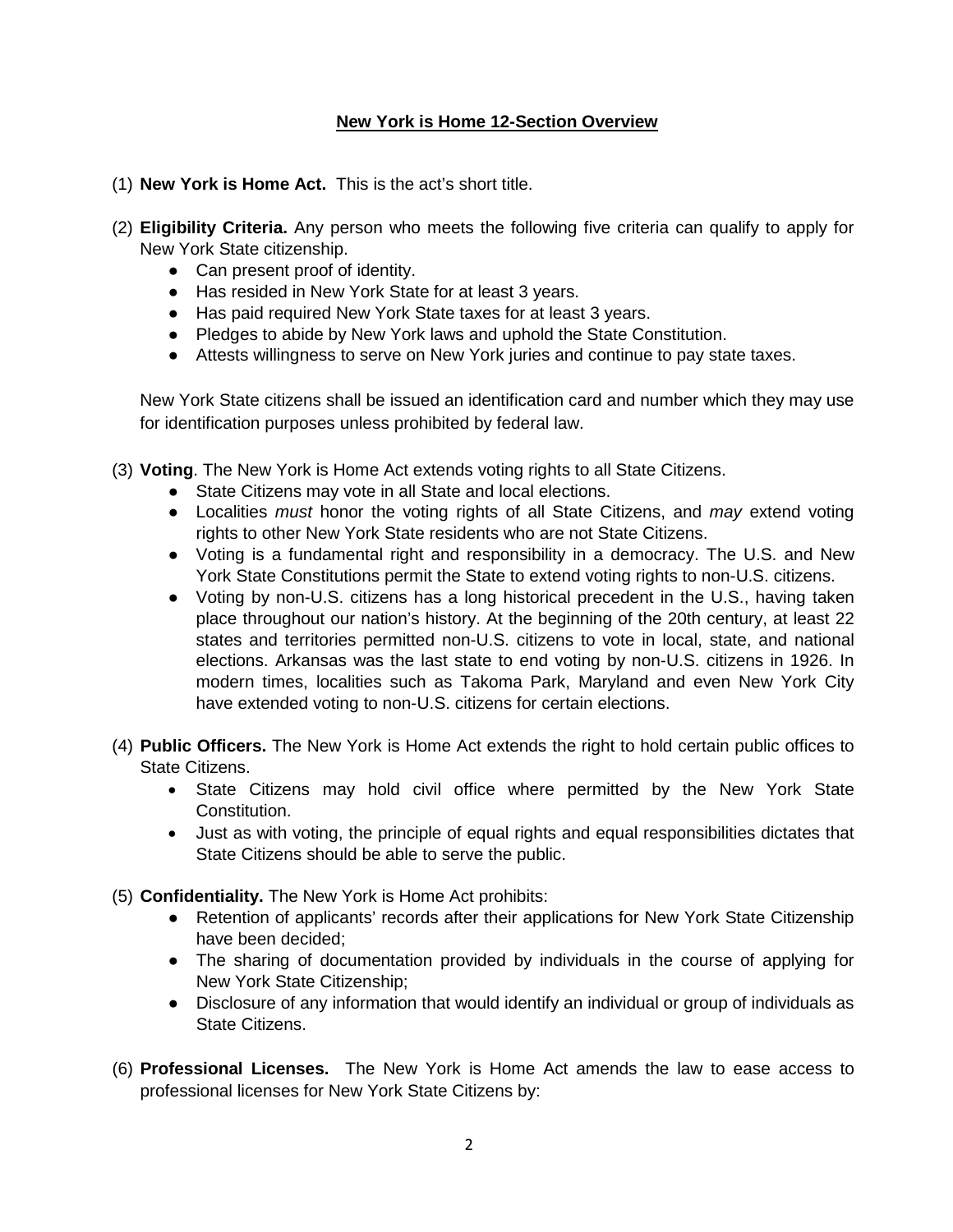- Allowing State Citizens to apply for any professional license issued by the State of New York regardless of federal citizenship status.
- Allowing State Citizens to provide a State Citizen number instead of a social security number during the license application process.
- Licenses that State Citizens may be able to access under the bill include those required for attorneys, physicians, dentists, midwives, and others.
- This section has no impact on a State Citizen's authorization to work in the United States, which is a function of a person's federal immigration status. Nothing about this act allows people without federal work authorization to access employment opportunities that are otherwise unavailable to them because of their federal immigration status.
- (7) **Drivers Licenses**. The New York Is Home Act amends the Vehicle and Traffic Law as follows:
	- Allows drivers license applicants to rely on their New York State Citizen number as an alternative to a social security in the application process.
	- Requires the DMV commissioner to promulgate rules clarifying that eligibility does not require a social security number, and providing a list of alternative proofs of identity, including but not limited to a New York State Citizen number.
	- These amendments will ensure New York State Citizens may obtain a New York State drivers license.
- (8) **Human Rights Protections**. The New York is Home Act expands the existing Human Rights Law to prohibit discrimination against an individual on the basis of their real or perceived status as a New York State Citizen in the areas of:
	- Employment and Employment Services
	- Public Accommodation
	- Housing and Real Estate
	- Education
	- Membership in Volunteer Fire Departments or Fire Companies
	- Banking and Financial Services
	- The act does not extend any additional rights or benefits to New York State Citizens with respect to employment, housing, or financial services. Thus for example this section of the act does not provide work authorization for people who lack permission to work because of their federal immigration status. Rather this section simply ensures that New York State Citizens are protected from discrimination based on (a) their real or perceived status as New York State Citizens and (b) their real or perceived federal immigration status based on their possession of a New York State Citizen Identification Card.
- (9) **Social Services**. The New York is Home Act extends benefits and protections to New York State Citizens under the social services law.
	- State Citizens can qualify for State Medicaid coverage.
- (10) **DREAM**. The New York is Home Act extends educational benefits to certain individuals, including but not limited to New York State Citizens by:
	- Establishing the DREAM Fund to provide private scholarships to qualifying students.